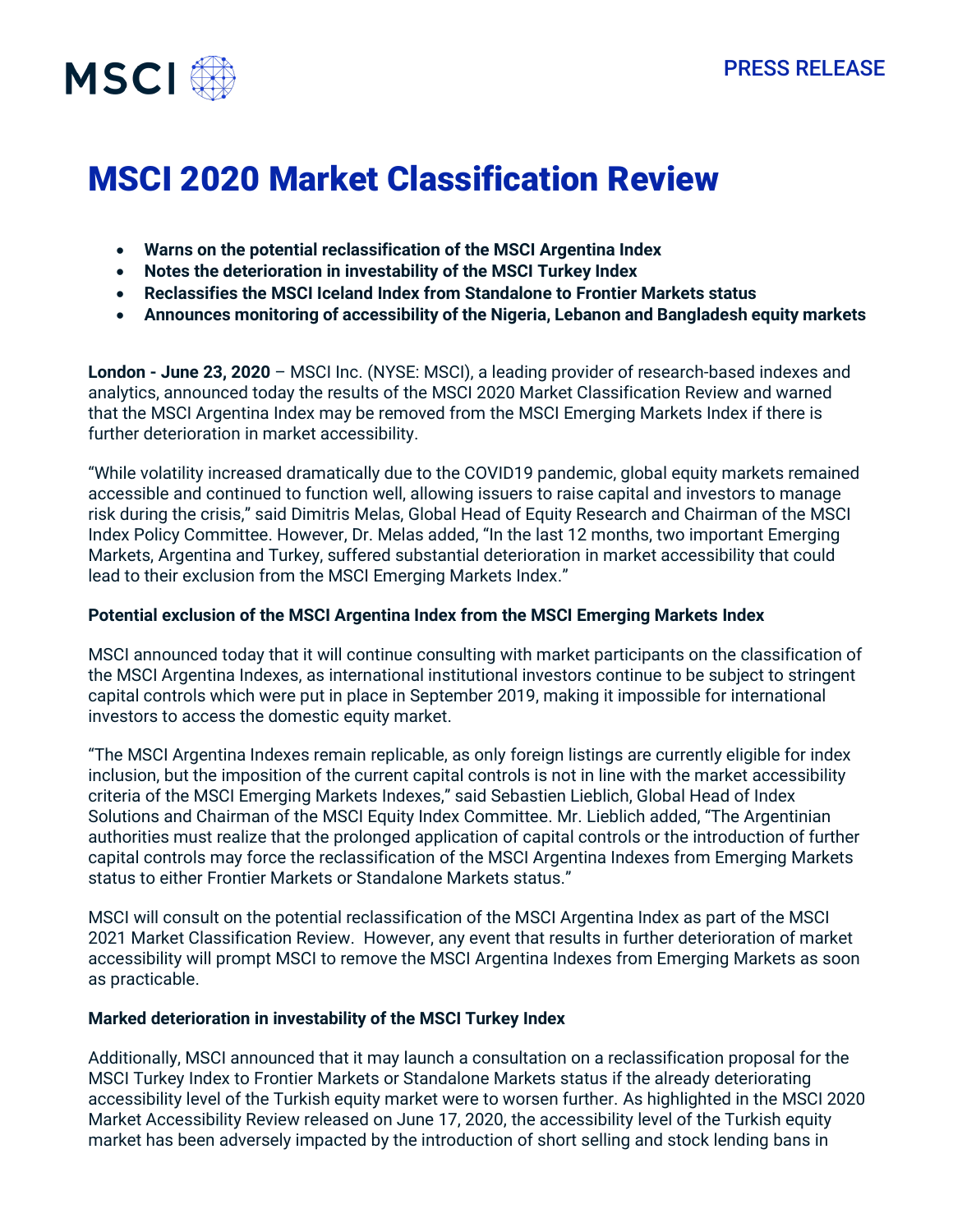

October 2019 and February 2020, respectively. These bans severely restrict the ability of institutional investors to express active investment views and hedge portfolio risk.

#### **MSCI Iceland Index reclassification to Frontier Markets status**

MSCI also announced today that it will reclassify the MSCI Iceland Index from Standalone Markets to Frontier Markets status. The capital controls, including the Special Reserve Ratio, were removed on March 6, 2019. While certain reporting requirements for fund repatriation remain in place, based on feedback from market participants, this no longer materially impacts the accessibility of the Icelandic equity market for international institutional investors.

MSCI will include the MSCI Iceland Index in the MSCI Frontier Markets Index in one step coinciding with the May 2021 Semi‐Annual Index Review. Based on the simulation using pro forma data as of June 18, 2020, this would lead to the inclusion of two securities in the MSCI Frontier Market Index (excluding Kuwait) with an estimated index weight of 5.24%. The simulated list of constituents for the MSCI Iceland Index in the MSCI Frontier Markets Index (excluding Kuwait) has been made available at [https://www.msci.com/market-classification.](https://www.msci.com/market-classification)

#### **Accessibility issues in select Frontier Markets**

Some market accessibility issues have been recently observed in select Frontier Markets. The Nigerian equity market has been impacted by the significant deterioration of liquidity in the Nigerian FX market. Lebanon has been subject to capital controls which were introduced in October 2019. The Bangladesh Securities and Exchange Commission (BSEC) introduced a floor price (set at the average of the closing price of the immediately preceding five trading days) applicable to all securities listed on the Dhaka Stock Exchange in March 2020, resulting in substantial drop in trading liquidity.

While such accessibility issues may be viewed by market participants as part of the inherent characteristics of Frontier Markets, these developments have a negative impact on the replicability of the indexes. Therefore, MSCI will continue classifying these markets as Frontier Markets until further notice, while applying a special treatment to potentially reduce the number of changes in the related indexes and mitigate the index replication concerns.

MSCI will not implement selected changes for any securities classified in Nigeria, Lebanon or Bangladesh in the relevant MSCI Country Indexes or in any derived indexes that contain these markets. This special treatment will apply to any potential changes that would be part of upcoming index reviews, as well as certain corporate event implementations. This treatment has been in effect for the MSCI Nigeria Indexes since May 13, 2020 and will be applicable to the MSCI Lebanon Indexes and the MSCI Bangladesh Indexes effective immediately.

MSCI welcomes feedback on the level of accessibility of equity markets in Nigeria, Lebanon and Bangladesh and will continue to monitor the situation. In the event of further deterioration of market accessibility, MSCI may reclassify the MSCI Nigeria Indexes, the MSCI Lebanon Indexes or the MSCI Bangladesh Indexes to Standalone Markets status as soon as practicable. MSCI would provide sufficient lead time prior to implementation and would consult with market participants about the details and timing of the reclassification.

The accessibility reports for Argentina, Iceland and Nigeria are now reflected in the MSCI 2020 Global Market Accessibility Review report available a[t https://www.msci.com/market-classification.](https://www.msci.com/market-classification)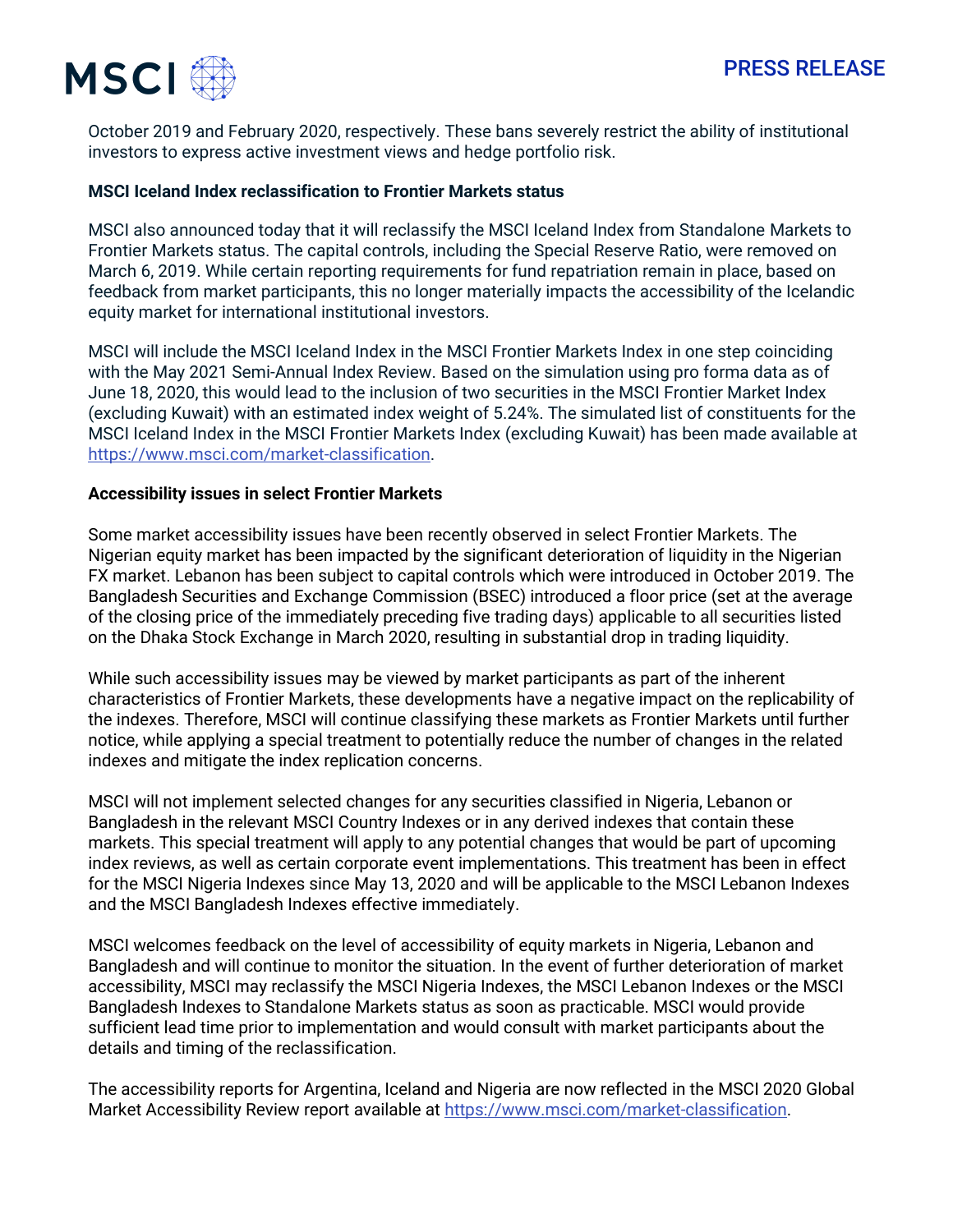

# PRESS RELEASE

#### **Reclassification of the MSCI Kuwait Index to Emerging Markets Status**

As a reminder, MSCI will implement the reclassification of the MSCI Kuwait Indexes from Frontier Markets status to Emerging Markets status in one step coinciding with the November 2020 Semi-Annual Index Review (SAIR).

#### -Ends-

#### About MSCI

MSCI is a leading provider of critical decision support tools and services for the global investment community. With over 45 years of expertise in research, data and technology, we power better investment decisions by enabling clients to understand and analyze key drivers of risk and return and confidently build more effective portfolios. We create industry-leading research-enhanced solutions that clients use to gain insight into and improve transparency across the investment process. To learn more, please visit **[www.msci.com](http://www.msci.com/)**.

The process for submitting a formal index complaint can be found on the index regulation page of MSCI's website at:<https://www.msci.com/index-regulation> .

#### Media Inquiries

**[PR@msci.com](mailto:PR@msci.com)**

| Sam Wang                          | +1 212 804 5244  |
|-----------------------------------|------------------|
| Melanie Blanco                    | +1 212 981 1049  |
| Rachel Lai                        | +852 2844 9315   |
|                                   |                  |
| <b>MSCI Global Client Service</b> |                  |
| <b>EMEA Client Service</b>        | +44 20 7618.2222 |
|                                   |                  |

| <b>EMEA Client Service</b>  | + 44 20 7618.2222           |
|-----------------------------|-----------------------------|
| Americas Client Service     | +1 888 588 4567 (toll free) |
| Asia Pacific Client Service | + 852 2844 9333             |

This document and all of the information contained in it, including without limitation all text, data, graphs, charts (collectively, the "Information") is the property of MSCI Inc. or its subsidiaries<br>(collectively, "MSCI" and is provided for informational purposes only. The Information may not be modified, reverse-engineered, reproduced or redisseminated in whole or in part without prior written permission from MSCI.

The Information may not be used to create derivative works or to verify or correct other data or information. For example (but without limitation), the Information may not be used to create indexes, databases, risk models, analytics, software, or in connection with the issuing, offering, sponsoring, managing or marketing of any securities, portfolios, financial products or other investment vehicles utilizing or based on, linked to, tracking or otherwise derived from the Information or any other MSCI data, information, products or services.

The user of the Information assumes the entire risk of any use it may make or permit to be made of the Information. NONE OF THE INFORMATION PROVIDERS MAKES ANY EXPRESS OR IMPLIED WARRANTIES OR REPRESENTATIONS WITH RESPECT TO THE INFORMATION (OR THE RESULTS TO BE OBTAINED BY THE USE THEREOF), AND TO THE MAXIMUM EXTENT<br>PERMITTED BY APPLICABLE LAW, EACH INFORMATION PROVIDER EXPRESSLY DISCLAIMS OF ORIGINALITY, ACCURACY, TIMELINESS, NON-INFRINGEMENT, COMPLETENESS, MERCHANTABILITY AND FITNESS FOR A PARTICULAR PURPOSE) WITH RESPECT TO ANY OF THE **INFORMATION** 

Without limiting any of the foregoing and to the maximum extent permitted by applicable law, in no event shall any Information Provider have any liability regarding any of the Information for any direct, indirect, special, punitive, consequential (including lost profits) or any other damages even if notified of the possibility of such damages. The foregoing shall not exclude or limit any liability that may not by applicable law be excluded or limited, including without limitation (as applicable), any liability for death or personal injury to the extent that such injury results from the negligence or willful default of itself, its servants, agents or sub-contractors.

Information containing any historical information, data or analysis should not be taken as an indication or guarantee of any future performance, analysis, forecast or prediction. Past performance does not guarantee future results.

The Information should not be relied on and is not a substitute for the skill, judgment and experience of the user, its management, employees, advisors and/or clients when making investment and other business decisions. All Information is impersonal and not tailored to the needs of any person, entity or group of persons.